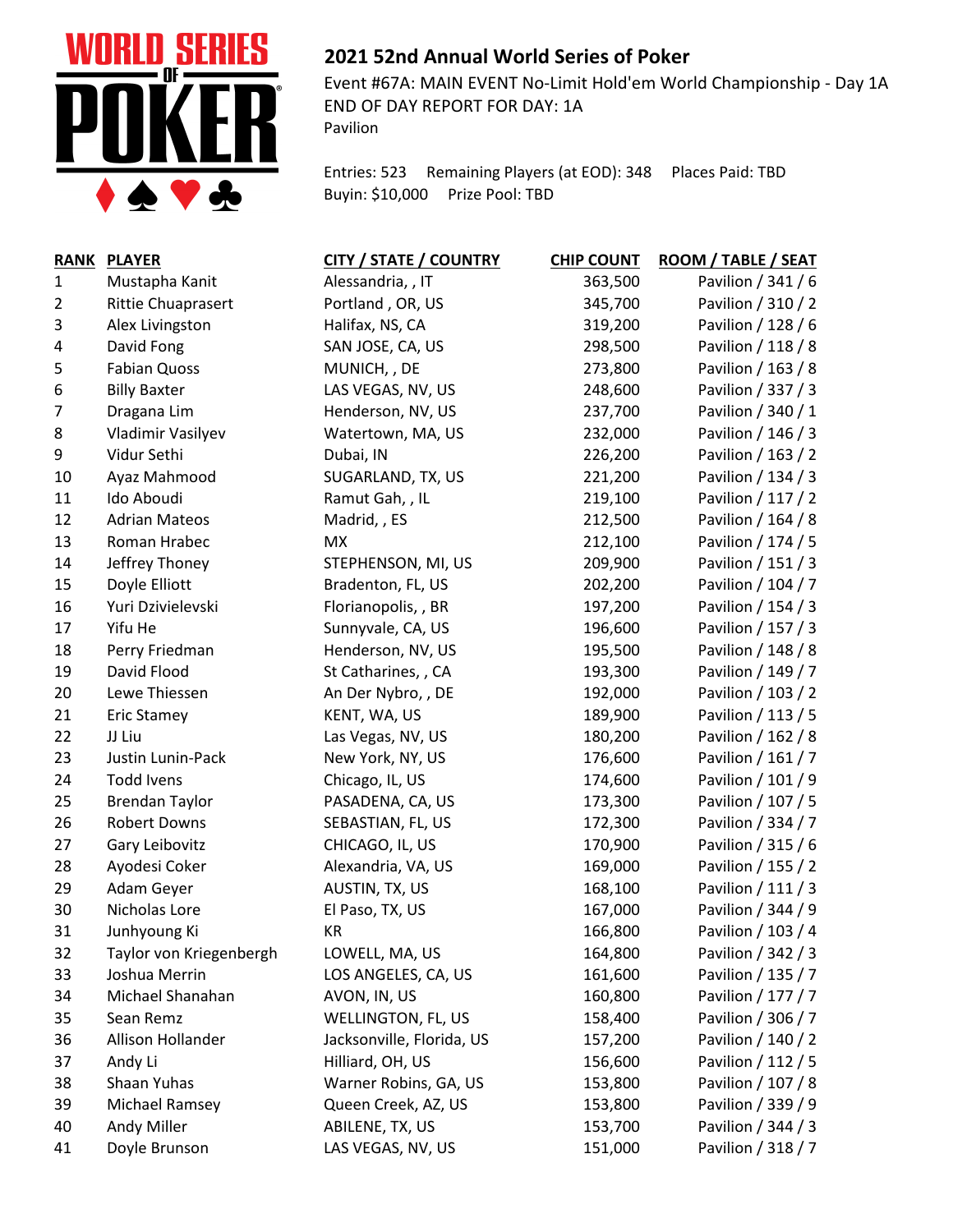| 42 | Manny Olszynko           | Nepean, ON, CA             | 150,400 | Pavilion / 164 / 3 |
|----|--------------------------|----------------------------|---------|--------------------|
| 43 | Ankush Mandavia          | Richmond, TX, US           | 149,400 | Pavilion / 306 / 5 |
| 44 | Joseph Roh               | BREA, CA, US               | 149,300 | Pavilion / 168 / 9 |
| 45 | Chris Wallace            | SAINT PAUL, MN, US         | 148,000 | Pavilion / 100 / 3 |
| 46 | <b>Brett Rosen</b>       | La Jolla, CA, US           | 147,800 | Pavilion / 166 / 8 |
| 47 | James Hughes             | MIAMI, FL, US              | 146,900 | Pavilion / 156 / 5 |
| 48 | Eben Kurtzman            | Sunnyvale, CA, US          | 146,800 | Pavilion / 320 / 4 |
| 49 | Dmitrii Perfilev         | Aventura, FL, US           | 146,000 | Pavilion / 309 / 6 |
| 50 | Christopher Lastiwka     | Edmonton, AB, CA           | 144,600 | Pavilion / 126 / 1 |
| 51 | Jeremy Heiskanen         | Hopatcong, NJ, US          | 144,400 | Pavilion / 113 / 9 |
| 52 | <b>Matias Salas</b>      | Chascomos, , AR            | 143,900 | Pavilion / 146 / 8 |
| 53 | Luciano Santos           | Curitiba, BR               | 143,600 | Pavilion / 130 / 9 |
| 54 | Daniel Vargas            | PASADENA, CA, US           | 143,200 | Pavilion / 165 / 7 |
| 55 | Cody Slusher             | Onl Signup-No City, ND, US | 143,100 | Pavilion / 153 / 4 |
| 56 | Johnykutty Sam           | ITASCA, IL, US             | 143,000 | Pavilion / 176 / 6 |
| 57 | Nicole Schwartz          | Wilmington, DE, US         | 142,100 | Pavilion / 119 / 7 |
| 58 | Akihide Shimizu          | Tokyo,, JP                 | 139,800 | Pavilion / 163 / 5 |
| 59 | Kenneth Johnson          | Lakeville, MN, US          | 138,200 | Pavilion / 164 / 2 |
| 60 | Charles Lampe            | Kaktovik, AK, US           | 138,100 | Pavilion / 104 / 9 |
| 61 | <b>Theodoros Tsianos</b> | TORONTO, ON, CA            | 137,700 | Pavilion / 164 / 7 |
| 62 | Nicolas Betbese          | Buenos Aires, , AR         | 137,400 | Pavilion / 339 / 3 |
| 63 | Avi Mukherjee            | FREMONT, CA, US            | 136,900 | Pavilion / 130 / 2 |
| 64 | Rania Nasreddine         | Tulsa, OK, US              | 136,000 | Pavilion / 131 / 4 |
| 65 | Randall Robinson         | West Monroe, LA, US        | 135,000 | Pavilion / 169 / 5 |
| 66 | Vincent Lam              | EDMONTON, AB, CA           | 134,100 | Pavilion / 343 / 6 |
| 67 | <b>Brian Frasca</b>      | Carlisle, PA, US           | 133,500 | Pavilion / 331 / 7 |
| 68 | Montgomery Cole          | GREENSBORO, NC, US         | 131,800 | Pavilion / 165 / 6 |
| 69 | John Cavanaugh           | NEW BRITAIN, CT, US        | 131,800 | Pavilion / 116 / 2 |
| 70 | <b>Dominic Picinic</b>   | New Milford, NJ, US        | 130,700 | Pavilion / 155 / 4 |
| 71 | <b>Brad Anderson</b>     | FRESNO, CA, US             | 130,300 | Pavilion / 132 / 3 |
| 72 | Paul Holder              | Crested Butte, CO, US      | 130,300 | Pavilion / 161 / 4 |
| 73 | Ranganath Kanchi         | Carrollton, TX, US         | 130,000 | Pavilion / 319 / 8 |
| 74 | David Brightman          | REDWOOD CITY, CA, US       | 129,400 | Pavilion / 126 / 5 |
| 75 | Amnon Filippi            | NEW YORK, NY, US           | 129,000 | Pavilion / 171 / 1 |
| 76 | Chris Sandrock           | HELENA, MT, US             | 128,100 | Pavilion / 167 / 2 |
| 77 | Cristian Paco            | Las Vegas, NV, US          | 128,000 | Pavilion / 131 / 2 |
| 78 | Hao Sun                  | Milwaukee, WI, US          | 126,900 | Pavilion / 331 / 8 |
| 79 | <b>Connor Stuewe</b>     | Brookline, MA, US          | 126,700 | Pavilion / 321 / 1 |
|    |                          |                            |         |                    |
| 80 | <b>Tuan Huynh</b>        | Boise, ID, US              | 126,300 | Pavilion / 115 / 7 |
| 81 | Albert Morrow            | Florissant, MO, US         | 126,100 | Pavilion / 323 / 2 |
| 82 | Erwin Dewald             | Fort Worth, TX, US         | 125,800 | Pavilion / 122 / 2 |
| 83 | Marc Wolpert             | Redondo Beach, CA, US      | 124,000 | Pavilion / 173 / 9 |
| 84 | <b>Tyler Sigman</b>      | Boulder, CO, US            | 123,700 | Pavilion / 113 / 3 |
| 85 | Zachary Donovan          | Franklin, MA, US           | 121,400 | Pavilion / 176 / 3 |
| 86 | Kunal Shah               | Baltimore, MD, US          | 121,200 | Pavilion / 121 / 1 |
| 87 | Charles Lee              | Santa Monica, CA, US       | 121,200 | Pavilion / 147 / 8 |
| 88 | Joseph Melancon          | SAN DIEGO, CA, US          | 121,000 | Pavilion / 336 / 1 |
| 89 | David Berman             | SOLON, OH, US              | 119,800 | Pavilion / 119 / 3 |
| 90 | John Stolzmann           | WAUNAKEE, WI, US           | 119,300 | Pavilion / 109 / 3 |
| 91 | Aaron Stefan             | Vancouver, WA, US          | 118,000 | Pavilion / 100 / 1 |
| 92 | Raymond Leone            | Charleston, SC, US         | 117,900 | Pavilion / 131 / 7 |
| 93 | <b>Hye Park</b>          | Holmdel, NJ, US            | 117,800 | Pavilion / 148 / 1 |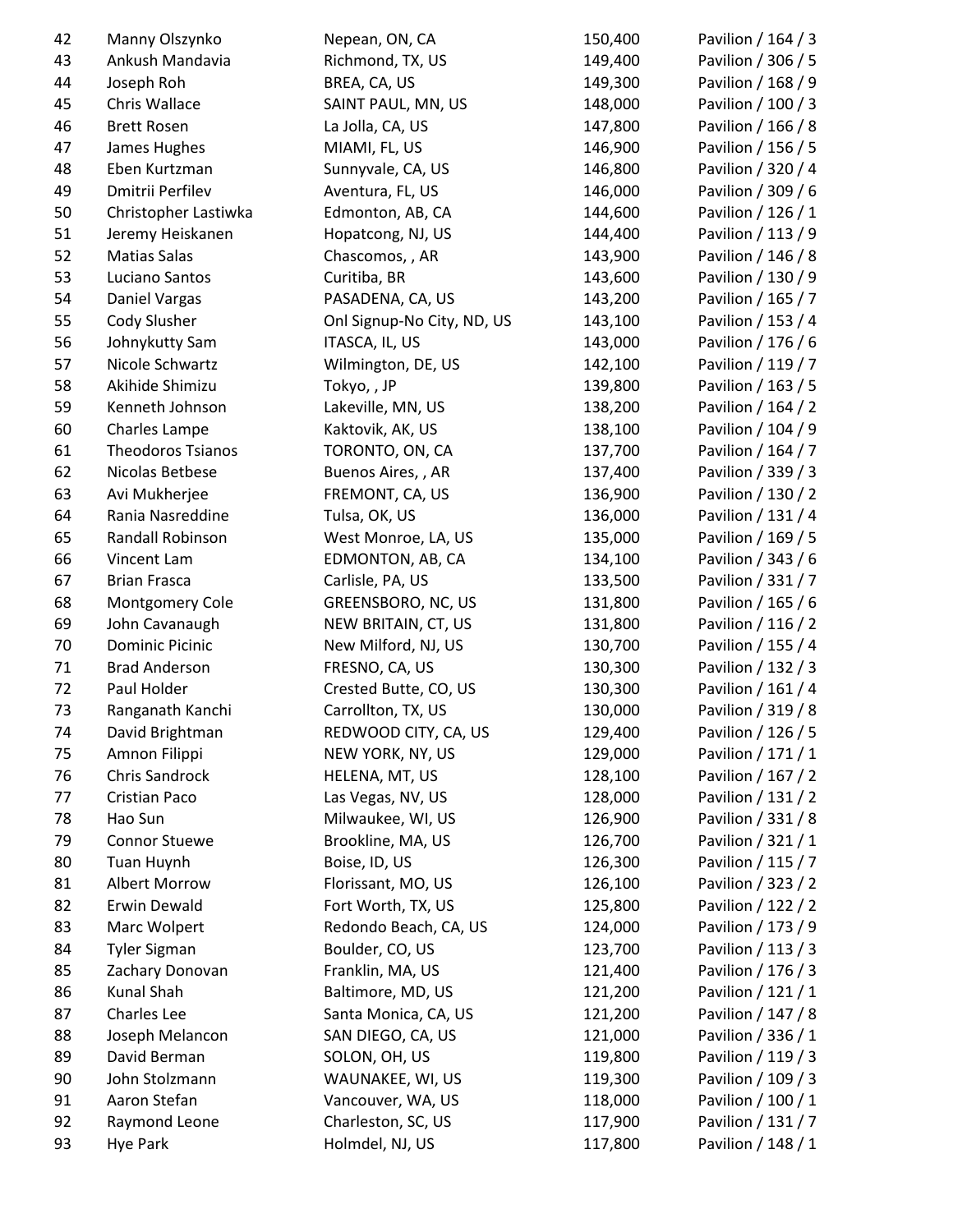| 94  | <b>Elliot Smith</b>    | RICHMOND, BC, CA             | 117,800 | Pavilion / 345 / 3 |
|-----|------------------------|------------------------------|---------|--------------------|
| 95  | Alberto Meran          | Santo Domingo, , DM          | 116,900 | Pavilion / 109 / 4 |
| 96  | Allan Le               | HUNTINGTON BEACH, CA, US     | 115,000 | Pavilion / 344 / 1 |
| 97  | Alexander Deutsch      | Plano, TX, US                | 114,700 | Pavilion / 345 / 1 |
| 98  | Alan Talebi            | Dallas, TX, US               | 114,600 | Pavilion / 116 / 8 |
| 99  | Angela Jordison        | TERREBONNE, OR, US           | 114,500 | Pavilion / 127 / 9 |
| 100 | Gary Olson             | Cedar Point, IL, US          | 112,600 | Pavilion / 101 / 6 |
| 101 | Michael Devinsky       | MIDDLETOWN, NJ, US           | 111,800 | Pavilion / 135 / 3 |
| 102 | Steven Begleiter       | Upper Saddle River, NJ, US   | 111,700 | Pavilion / 148 / 9 |
| 103 | Johnnie Moreno         | LAS VEGAS, NV, US            | 111,400 | Pavilion / 117 / 8 |
| 104 | Dean Murphy            | Montreal, , CA               | 111,000 | Pavilion / 337 / 2 |
| 105 | Edo Zucker             | Arvada, CO, US               | 111,000 | Pavilion / 171 / 5 |
| 106 | Marco Zevola           | La Plata, , AR               | 110,100 | Pavilion / 169 / 8 |
| 107 | <b>Dustin Hufnagel</b> | Zelienople, PA, US           | 109,000 | Pavilion / 105 / 8 |
| 108 | Deon Mills             | Devonshire, GB               | 108,800 | Pavilion / 110 / 8 |
| 109 | Joseph Barnard         | Saint Paul, MN, US           | 107,600 | Pavilion / 336 / 8 |
| 110 | Joshua Larkin          | Las Vegas, NV, US            | 107,200 | Pavilion / 340 / 9 |
| 111 | Michael Fisk           | PROVO, UT, US                | 106,500 | Pavilion / 105 / 9 |
| 112 | Jon Vallinas           | Huesca, , ES                 | 105,600 | Pavilion / 320 / 5 |
| 113 | Yuhyun Sung            | MONROEVILLE, PA, US          | 105,500 | Pavilion / 133 / 7 |
| 114 | <b>Antonio Matic</b>   | <b>CZ</b>                    | 105,400 | Pavilion / 317 / 5 |
| 115 | Daan Mulders           | Plainfield, MA, US           | 105,200 | Pavilion / 314 / 7 |
| 116 | Robert McLaughlin      | WASHINGTON, DC, US           | 105,000 | Pavilion / 114 / 7 |
| 117 | Liyingxue Ji           | Onl Signup-No City, CA, US   | 104,500 | Pavilion / 109 / 6 |
| 118 | Nissar Quraishi        | Woodland Hills, CA, US       | 104,500 | Pavilion / 158 / 3 |
| 119 | <b>Breno Silva</b>     | Belo Horizonte, BZ           | 104,300 | Pavilion / 306 / 2 |
| 120 | Kevin Bayer            | Jasper, IN, US               | 102,300 | Pavilion / 171 / 3 |
| 121 | <b>Raymond Ross</b>    | MAPLE GLEN, PA, US           | 102,300 | Pavilion / 311 / 6 |
| 122 | Ka Kwan Lau            | Sha Tin, , HK                | 101,200 | Pavilion / 129 / 3 |
| 123 | Joshua Haddy           | LOS ANGELES, CA, US          | 100,800 | Pavilion / 163 / 1 |
| 124 | Keith Mclaurin         | Raleigh, NC, US              | 100,700 | Pavilion / 138 / 8 |
| 125 | John Thornton          | ST PETERS, MO, US            | 100,400 | Pavilion / 160 / 8 |
| 126 | Steve Stolzmann        | SHEBOYGAN, WI, US            | 100,100 | Pavilion / 141 / 4 |
| 127 | Eliran Yamin           | Holon, , IL                  | 100,000 | Pavilion / 330 / 1 |
| 128 | Ryan Hiller            | Goodrich, MI, US             | 99,500  | Pavilion / 166 / 3 |
| 129 | Gabriel Andrade        | EC                           | 99,000  | Pavilion / 317 / 8 |
| 130 | Dantonio Brown         | JONESBORO, GA, US            | 98,900  | Pavilion / 325 / 3 |
| 131 | Rajaee Wazwaz          | <b>BROOKLYN PARK, MN, US</b> | 98,400  | Pavilion / 151 / 6 |
| 132 | Miguel Vega            | Philadelphia, PA, US         | 98,300  | Pavilion / 142 / 2 |
| 133 | Joey Weissman          | <b>BOCA RATON, FL, US</b>    | 98,200  | Pavilion / 169 / 4 |
| 134 | Thomas Mou             | SYRACUSE, NY, US             | 98,100  | Pavilion / 124 / 8 |
| 135 | Kevin Chan             | CHICAGO, IL, US              | 98,100  | Pavilion / 103 / 1 |
| 136 | Nathan Zimnik          | Frederick, MD, US            | 98,000  | Pavilion / 115 / 8 |
| 137 | Christopher Knapp      | PARK RAPIDS, MN, US          | 98,000  | Pavilion / 120 / 8 |
| 138 | James Woods            | Los Angeles, CA, US          | 97,800  | Pavilion / 145 / 4 |
| 139 | DJ Buckley             | EDEN PRAIRIE, MN, US         | 97,200  | Pavilion / 156 / 3 |
| 140 | <b>Tom McEvoy</b>      | LAS VEGAS, NV, US            | 96,900  | Pavilion / 122 / 3 |
| 141 | Nghia Le (FL)          | Jacksonville, FL, US         | 96,300  | Pavilion / 125 / 8 |
| 142 | Asi Moshe              | Tel Aviv, , IL               | 94,900  | Pavilion / 160 / 3 |
| 143 | Nikolas Metaxas        | Boston, MA, US               | 94,700  | Pavilion / 172 / 7 |
| 144 | Robert Brown (MA)      | Saugus, MA, US               | 94,400  | Pavilion / 170 / 2 |
| 145 | Cory Liptow            | Onl Signup-No City, WI, US   | 94,300  | Pavilion / 306 / 3 |
|     |                        |                              |         |                    |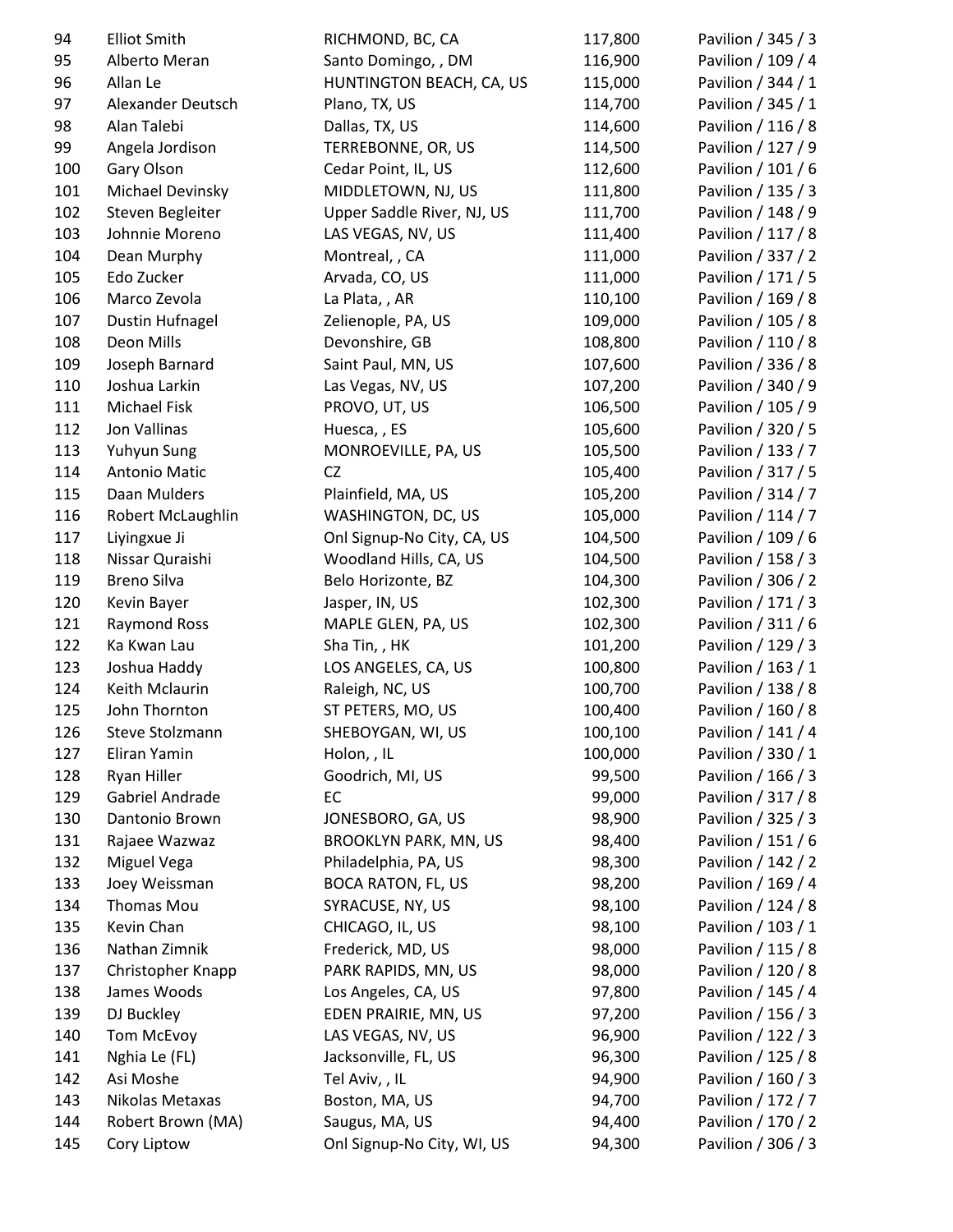| 146 | Frank Williams          | Middle Island, NY, US    | 94,100 | Pavilion / 114 / 3 |
|-----|-------------------------|--------------------------|--------|--------------------|
| 147 | <b>Oliver Thomas</b>    | Washington, NC, US       | 93,800 | Pavilion / 316 / 4 |
| 148 | Hrand Valijani          | Chappaqua, NY, US        | 93,600 | Pavilion / 151 / 5 |
| 149 | Robin Eisman            | Henderson, NV, US        | 92,800 | Pavilion / 177 / 1 |
| 150 | Ronald Hayhurst         | Orlando, FL, US          | 92,600 | Pavilion / 126 / 9 |
| 151 | Sergio Fernandez        | Barcelona, ES            | 92,100 | Pavilion / 107 / 1 |
| 152 | Frank Cerminara Sr.     | KENOSHA, WI, US          | 91,600 | Pavilion / 161 / 3 |
| 153 | Yao Meng                | Malibu, CA, US           | 91,100 | Pavilion / 132 / 6 |
| 154 | Kyriakos Papadopoulos   | New York, NY, US         | 90,300 | Pavilion / 126 / 6 |
| 155 | Pierre Calamusa         | FR                       | 90,000 | Pavilion / 133 / 8 |
| 156 | <b>Tony Hoang</b>       | EDMONTON, AB, CA         | 90,000 | Pavilion / 154 / 2 |
| 157 | William McMahon (CA)    | San Marcos, CA, US       | 89,800 | Pavilion / 170 / 1 |
| 158 | Francisco Fragoso       | MAYWOOD, CA, US          | 88,900 | Pavilion / 106 / 9 |
| 159 | <b>Taus Lilius</b>      | Frederiksberg, , DK      | 88,300 | Pavilion / 115 / 1 |
| 160 | Andrew Grombacher       | Sylvania, OH, US         | 88,100 | Pavilion / 160 / 4 |
| 161 | Antonio Poncio          | Rosario, , AR            | 87,600 | Pavilion / 103 / 6 |
| 162 | Laurence Miles          | Orlando, NJ, US          | 87,400 | Pavilion / 175 / 6 |
| 163 | Mark Bailey             | Buffalo, NY, US          | 86,600 | Pavilion / 161 / 1 |
| 164 | <b>Bryce Welker</b>     | Mesa, AZ, US             | 85,900 | Pavilion / 119 / 9 |
| 165 | Roger Jensen            | KEIZER, OR, US           | 85,500 | Pavilion / 164 / 9 |
| 166 | Diogo Veiga             | PT                       | 85,500 | Pavilion / 174 / 7 |
| 167 | Maxx Coleman            | WICHITA, KS, US          | 84,300 | Pavilion / 124 / 9 |
| 168 | Robel Andemichael       | White Plains, MD, US     | 83,700 | Pavilion / 143 / 2 |
| 169 | James Jewell            | Arlington, TX, US        | 83,400 | Pavilion / 309 / 9 |
| 170 | Robert Zeidman          |                          |        | Pavilion / 115 / 5 |
|     | <b>Carl Masters</b>     | Cupertino, CA, US        | 82,500 |                    |
| 171 |                         | Clarksville, TN, US      | 81,700 | Pavilion / 338 / 5 |
| 172 | Komchris Ngoy           | Orange, CA, US           | 81,100 | Pavilion / 112 / 2 |
| 173 | Douglas Adkins          | HIGH POINT, NC, US       | 81,000 | Pavilion / 111 / 7 |
| 174 | Cheng Liu               | <b>CN</b>                | 80,900 | Pavilion / 118 / 4 |
| 175 | Kyle Knecht             | CINCINNATI, OH, US       | 80,700 | Pavilion / 313 / 4 |
| 176 | <b>Warwick Dunnett</b>  | MILL VALLEY, CA, US      | 80,600 | Pavilion / 113 / 7 |
| 177 | Diego Sanchez           | MEXICO CITY, , MX        | 80,600 | Pavilion / 336 / 4 |
| 178 | Nick DiVella            | LAS VEGAS, NV, US        | 80,200 | Pavilion / 128 / 9 |
| 179 | Andrew Kagan            | Scarsdale, NY, US        | 79,100 | Pavilion / 117 / 6 |
| 180 | Keith Mendonsa          | SACRAMENTO, CA, US       | 78,600 | Pavilion / 165 / 8 |
| 181 | Alex Bolotin            | BY                       | 78,200 | Pavilion / 159 / 2 |
| 182 | Boris Kasabov           | Houston, TX, US          | 77,400 | Pavilion / 116 / 9 |
| 183 | David Dean              | Lithia, FL, US           | 76,000 | Pavilion / 114 / 4 |
| 184 | Mimi Luu                | SAN JOSE, CA, US         | 75,700 | Pavilion / 319 / 1 |
| 185 | <b>Clayton Maguire</b>  | Las Vegas, NV, US        | 74,600 | Pavilion / 322 / 2 |
| 186 | Melissa Bryne           | Hutto, TX, US            | 74,200 | Pavilion / 310 / 8 |
| 187 | <b>Anton Wigg</b>       | Stockholm, SE            | 74,000 | Pavilion / 171 / 9 |
| 188 | James Rice              | Denver, CO, US           | 72,500 | Pavilion / 137 / 1 |
| 189 | Glen Peterkin           | Sandy, UT, US            | 71,500 | Pavilion / 126 / 4 |
| 190 | Mark Wahba              | CLEVELAND, OH, US        | 71,400 | Pavilion / 342 / 9 |
| 191 | David Farber            | LAKE MARY, FL, US        | 71,100 | Pavilion / 341 / 2 |
| 192 | Michael Marder          | Sewell, NJ, US           | 70,900 | Pavilion / 125 / 2 |
| 193 | <b>Charles Francois</b> | KETTERING, OH, US        | 69,500 | Pavilion / 345 / 2 |
| 194 | Michael Johnson         | BARTLETT, IL, US         | 69,300 | Pavilion / 157 / 9 |
| 195 | Noel Eicher             | San Diego, CA, US        | 69,200 | Pavilion / 153 / 9 |
| 196 | Scott Mckernan          | Rancho Cucamonga, CA, US | 68,300 | Pavilion / 154 / 9 |
| 197 | David Guay              | St-Hubert, QC, CA        | 68,000 | Pavilion / 323 / 7 |
|     |                         |                          |        |                    |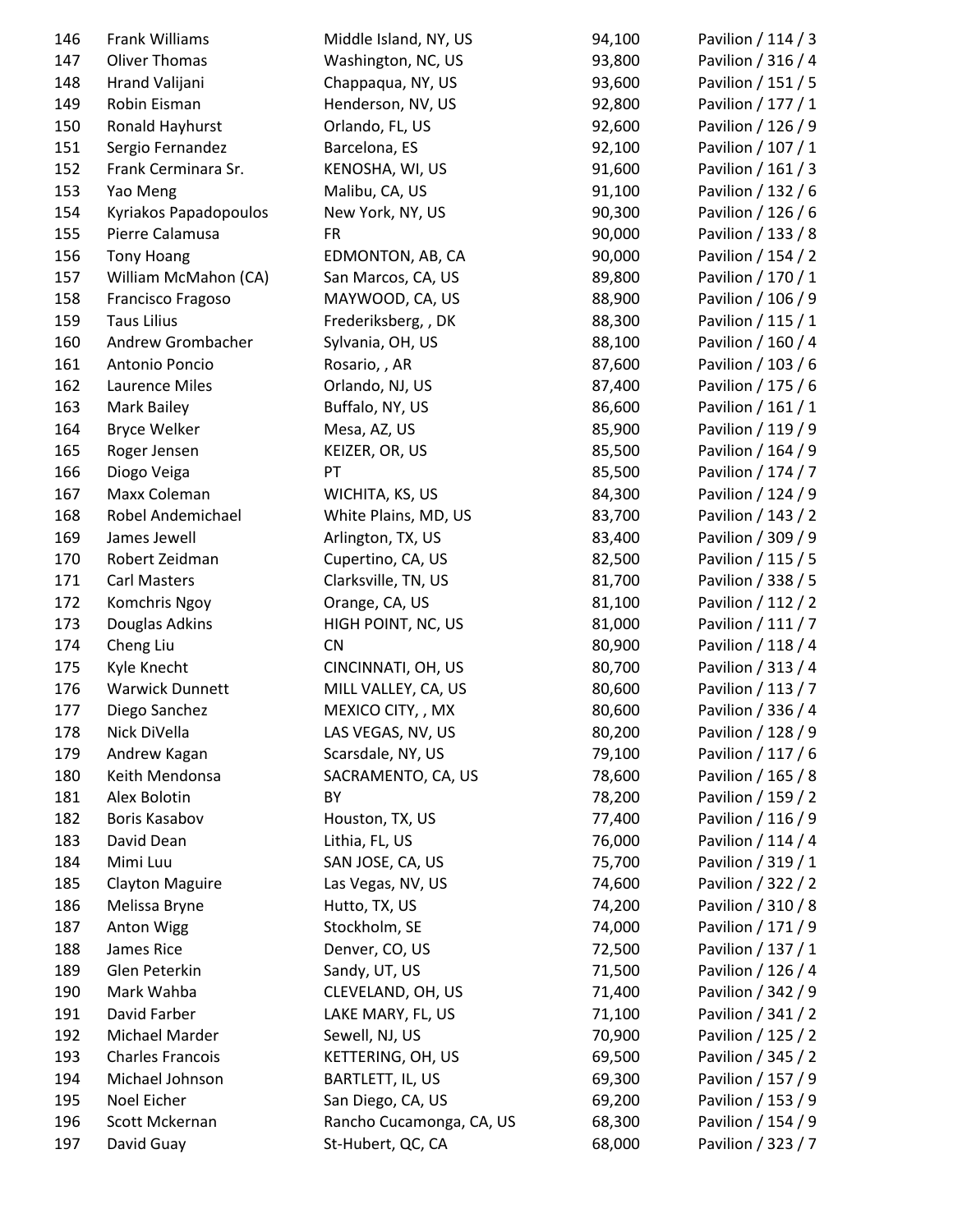| 198 | David Lewis           | Las Vegas, NV, US          | 67,800 | Pavilion / 340 / 5 |
|-----|-----------------------|----------------------------|--------|--------------------|
| 199 | David Patent          | LAS VEGAS, NV, US          | 67,500 | Pavilion / 339 / 2 |
| 200 | Fredrik Kaarem        | Oslo, , NO                 | 66,900 | Pavilion / 345 / 9 |
| 201 | <b>Billy Bailey</b>   | Austin, TX, US             | 66,700 | Pavilion / 328 / 2 |
| 202 | James Sharpe          | Newton, NJ, US             | 66,600 | Pavilion / 152 / 2 |
| 203 | Jaime Reyes           | Far Hills, NJ, US          | 66,500 | Pavilion / 343 / 8 |
| 204 | Mitch Schock          | BISMARCK, ND, US           | 66,200 | Pavilion / 321 / 7 |
| 205 | Donald Peterson       | Las Vegas, NV, US          | 65,700 | Pavilion / 103 / 5 |
| 206 | <b>Gordon Davis</b>   | Alpharetta, GA, US         | 65,300 | Pavilion / 168 / 3 |
| 207 | Daniel Reijmer        | AMSTERDAM, , NL            | 64,700 | Pavilion / 115 / 3 |
| 208 | John Dolan            | Bonita Springs, FL, US     | 64,600 | Pavilion / 326 / 7 |
| 209 | Kevin Berthelsen      | Omaha, NE, US              | 64,500 | Pavilion / 136 / 6 |
| 210 | <b>Maxwell Young</b>  | Seaside, OR, US            | 64,400 | Pavilion / 329 / 8 |
| 211 | Jason Koon            | US                         | 64,200 | Pavilion / 318 / 4 |
| 212 | Mike Ruter            | Murrieta, CA, US           | 64,100 | Pavilion / 335 / 4 |
| 213 | Steve Zolotow         | LAS VEGAS, NV, US          | 64,000 | Pavilion / 152 / 8 |
| 214 | Ying Zhao             | NEW YORK, NY, US           | 63,800 | Pavilion / 341 / 3 |
| 215 | Sara Cholhagian       | LAS VEGAS, NV, US          | 63,700 | Pavilion / 326 / 9 |
| 216 | Gytis Lazauninkas     | Kaunas,, LT                | 63,500 | Pavilion / 177 / 8 |
| 217 | Sammy Bolung          | IE                         | 63,500 | Pavilion / 345 / 6 |
| 218 | Raymond Muzyka        | EDMONTON, AB, CA           | 63,200 | Pavilion / 319 / 7 |
| 219 | Pablo Mariz           | Saint-Hubert, QC, CA       | 63,000 | Pavilion / 312 / 8 |
| 220 | Asher Conniff         | BROOKLYN, NY, US           | 62,300 | Pavilion / 131 / 3 |
| 221 | Mark Davidoff         | PENN VALLEY, PA, US        | 62,000 | Pavilion / 327 / 7 |
| 222 | Noah Boeken           | AMSTERDAM, , NL            | 61,700 | Pavilion / 317 / 3 |
| 223 | Peter Sippel          | Ballwin, MO, US            | 61,300 | Pavilion / 344 / 6 |
| 224 | Jason Wandling        | IOWA CITY, IA, US          | 61,200 | Pavilion / 116 / 3 |
| 225 | Jesse Yaginuma        | SILVER SPRING, MD, US      | 61,000 | Pavilion / 101 / 1 |
| 226 | Ori Eshel             | IL                         | 60,600 | Pavilion / 318 / 9 |
| 227 | Hien Nguyen           | GARLAND, TX, US            | 60,000 | Pavilion / 335 / 2 |
| 228 | Aravind Miryala       | Monroe, NJ, US             | 58,900 | Pavilion / 156 / 8 |
| 229 | Shawn Vance           | Biddeford, ME, US          | 58,700 | Pavilion / 125 / 1 |
| 230 | <b>Brian Brunner</b>  | CARMEL, IN, US             | 58,400 | Pavilion / 157 / 1 |
| 231 | <b>Scott Neuman</b>   | Rawlins, WY, US            | 58,300 | Pavilion / 338 / 9 |
| 232 | Shalev Halfa          | IL                         | 57,700 | Pavilion / 335 / 6 |
| 233 | Ori Goldman           | Onl Signup-No City, PA, US | 57,700 | Pavilion / 162 / 1 |
| 234 | Eric Kurtzman         | LAS VEGAS, NV, US          | 57,600 | Pavilion / 159 / 7 |
| 235 | Jamil Kanji           | Edmonton, AB, CA           | 57,500 | Pavilion / 311 / 5 |
| 236 | Jerry Wong            | Davie, FL, US              | 57,300 | Pavilion / 104 / 2 |
| 237 | <b>Ryan Snow</b>      | Kennesaw, GA, US           | 56,100 | Pavilion / 173 / 1 |
| 238 | Aymon Hata            | Meerbusch, DE              | 55,800 | Pavilion / 160 / 1 |
| 239 | <b>Starr Bridge</b>   | Petaluma, CA, US           | 55,300 | Pavilion / 158 / 9 |
| 240 | Adam Richardson       | POWAY, CA, US              | 55,000 | Pavilion / 131 / 9 |
| 241 | Iakov Onuchin         | Novosibirsk, , RU          | 54,900 | Pavilion / 160 / 9 |
| 242 | Clement Bonnant       | Las Vegas, NV, US          | 54,500 | Pavilion / 338 / 4 |
| 243 | James McManus         | Kenilworth, IL, US         | 54,400 | Pavilion / 332 / 4 |
| 244 | Diego Ventura         | Hastings, NE, US           | 53,800 | Pavilion / 132 / 2 |
| 245 | <b>Michael Santos</b> | SAN ANTONIO, TX, US        | 53,400 | Pavilion / 100 / 8 |
| 246 | Vafa Rakshani         | Newport Coast, CA, US      | 52,600 | Pavilion / 107 / 4 |
| 247 | Avi Cohen             | IL                         | 52,300 | Pavilion / 336 / 9 |
| 248 | Suat Egilli           | Istanbul, , TC             | 52,100 | Pavilion / 105 / 7 |
| 249 | John Sable            | Denver, CO, US             | 51,900 | Pavilion / 174 / 3 |
|     |                       |                            |        |                    |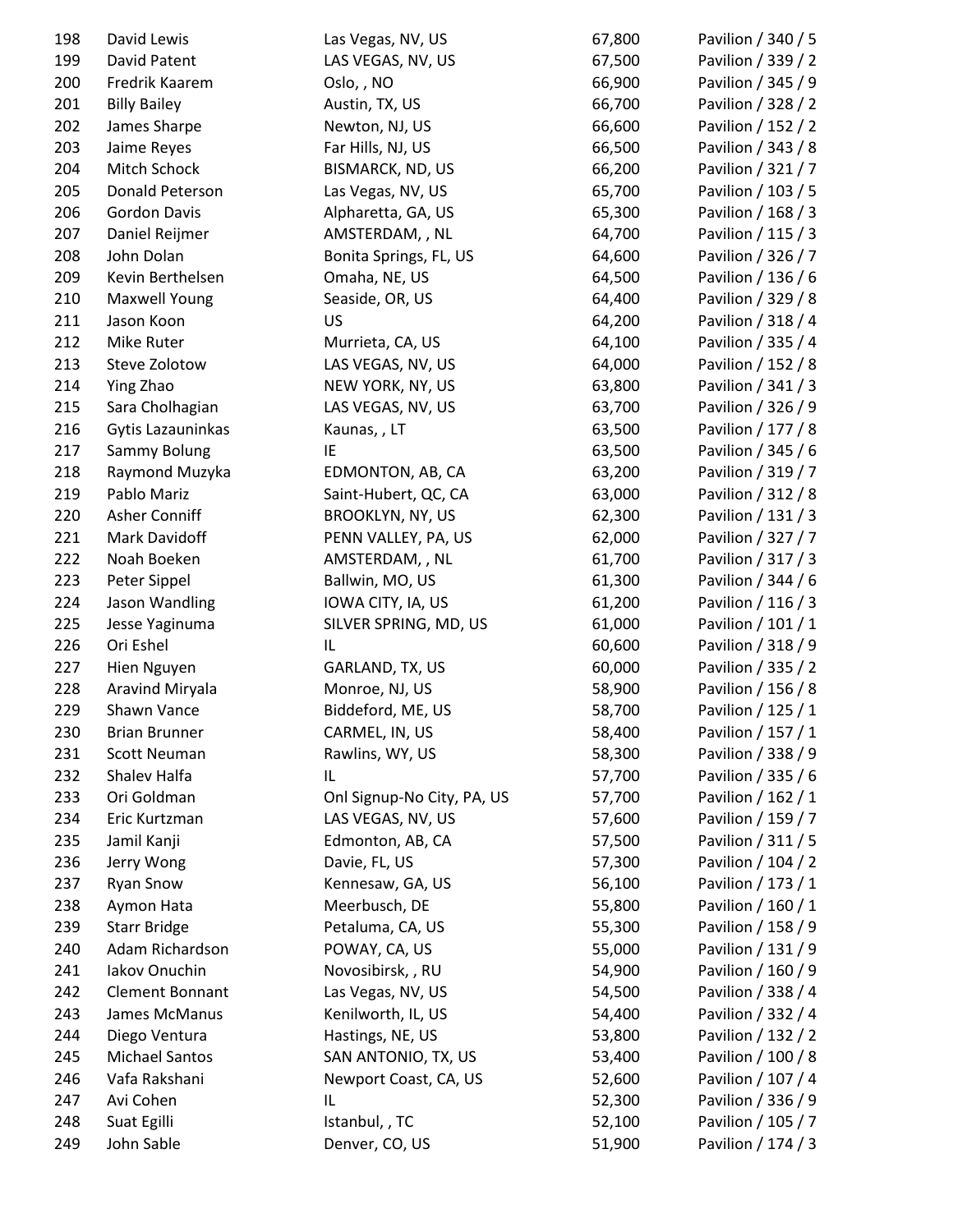| 250 | Karim Depicciotto          | London, , GB               | 51,700 | Pavilion / 134 / 9 |
|-----|----------------------------|----------------------------|--------|--------------------|
| 251 | Parker Drew                | HARRISON, NY, US           | 51,700 | Pavilion / 174 / 1 |
| 252 | Haim Gabay                 | Brooklyn, NY, US           | 51,600 | Pavilion / 320 / 1 |
| 253 | Zachary Mcdiarmid          | Chico, CA, US              | 51,600 | Pavilion / 333 / 1 |
| 254 | <b>Tolga Demirel</b>       | Istanbul, , TC             | 51,300 | Pavilion / 325 / 9 |
| 255 | Jonathan Hanner            | Minneapolis, MN, US        | 51,000 | Pavilion / 100 / 4 |
| 256 | <b>Edwin Yancey</b>        | Cary, NC, US               | 50,700 | Pavilion / 167 / 7 |
| 257 | Chau Bao Nguyen            | Akron, OH, US              | 50,700 | Pavilion / 174 / 4 |
| 258 | Young Phan                 | GARDEN GROVE, CA, US       | 50,500 | Pavilion / 139 / 4 |
| 259 | Maryann Wegh               | Amityville, NY, US         | 50,500 | Pavilion / 173 / 7 |
| 260 | Craig Mason                | Union, NJ, US              | 50,000 | Pavilion / 306 / 4 |
| 261 | Joseph Weisman             | WEST HOLLYWOOD, CA, US     | 50,000 | Pavilion / 155 / 8 |
| 262 | Andrea Vezzani             | ROMCOLO, , IT              | 49,600 | Pavilion / 163 / 7 |
| 263 | <b>Amar Singer</b>         | Onl Signup-No City, NJ, US | 49,300 | Pavilion / 123 / 1 |
| 264 | Kelly Minkin               | Tucson, AZ, US             | 49,100 | Pavilion / 106 / 1 |
| 265 | Adam Brownstone            | Palo Alto, CA, US          | 48,800 | Pavilion / 130 / 8 |
| 266 | Elilton Gouveia            | Acworth, GA, US            | 48,600 | Pavilion / 120 / 6 |
| 267 | <b>Gustavo Morales</b>     | <b>BUENOS AIRES,, AR</b>   | 47,800 | Pavilion / 316 / 2 |
| 268 | John Gallenberg            | Antigo, WI, US             | 47,200 | Pavilion / 343 / 7 |
| 269 | <b>Steve Chanthabouasy</b> | Clackamas, OR, US          | 47,000 | Pavilion / 128 / 7 |
| 270 | Robert Doyle               | Kapolei, HI, US            | 46,400 | Pavilion / 308 / 7 |
| 271 | Adam Szigeti               | Beverly Hills, CA, US      | 46,200 | Pavilion / 103 / 7 |
| 272 | Eric Adelstein             | CHICAGO, IL, US            | 45,500 | Pavilion / 135 / 5 |
| 273 | Michael Ziemba             | Henderson, NV, US          | 44,600 | Pavilion / 165 / 2 |
| 274 | James Karamanis            | Barrington, IL, US         | 43,700 | Pavilion / 321 / 4 |
| 275 | <b>Steven Gomric</b>       | BELLEVILLE, IL, US         | 43,500 | Pavilion / 114 / 9 |
| 276 | Abraham Faroni             | PENN VALLEY, PA, US        | 43,300 | Pavilion / 343 / 1 |
| 277 | Seth Davies                | BEND, OR, US               | 42,100 | Pavilion / 163 / 4 |
| 278 | <b>Robert Samuels</b>      | Goleta, CA, US             | 42,000 | Pavilion / 117 / 4 |
| 279 | <b>Matthew Mueller</b>     | COLUMBIA, IL, US           | 41,900 | Pavilion / 131 / 8 |
| 280 | Rafal Michalowski          | SYOSSET, NY, US            | 41,700 | Pavilion / 124 / 6 |
| 281 | Joshua Field               | VILLA PARK, CA, US         | 41,500 | Pavilion / 136 / 8 |
| 282 | Behrooz Jamshidi           | ELLICOTT CITY, MD, US      | 41,400 | Pavilion / 324 / 8 |
| 283 | <b>Edward Holstein</b>     | San Rafael, CA, US         | 41,100 | Pavilion / 109 / 7 |
| 284 | Alfredo Govea              | Pearland, TX, US           | 40,600 | Pavilion / 119 / 5 |
| 285 | Nicholas Danias            | Los Angeles, CA, US        | 40,500 | Pavilion / 108 / 9 |
| 286 | Ralph Duda                 | SPRINGFIELD, MO, US        | 40,000 | Pavilion / 120 / 3 |
| 287 | Stephan Guy                | SPERRY, OK, US             | 39,600 | Pavilion / 111 / 5 |
| 288 | Tam Nguyen (AZ)            | Chandler, AZ, US           | 38,900 | Pavilion / 169 / 1 |
| 289 | Christopher Backhouse      | Sandy Lane, , GT           | 38,400 | Pavilion / 104 / 8 |
| 290 | Ori Hasson                 | GIVAT SHMUEL, , IL         | 38,300 | Pavilion / 108 / 8 |
| 291 | Roberto Perez              | Don Benito, ES             | 37,400 | Pavilion / 157 / 5 |
| 292 | Joshua Gordon              | Silver Spring, MD, US      | 36,000 | Pavilion / 170 / 4 |
| 293 | Gary Fessia                | CHULA VISTA, CA, US        | 35,800 | Pavilion / 156 / 6 |
| 294 | James Ivey                 | Hayward, CA, US            | 35,800 | Pavilion / 327 / 2 |
| 295 | <b>Brian Hinkle</b>        | San Antonio, TX, US        | 35,100 | Pavilion / 334 / 4 |
| 296 | Alexandros Theologis       | Thessaloniki, , GR         | 34,300 | Pavilion / 149 / 6 |
| 297 | Andrew Moon                | VIDALIA, LA, US            | 33,500 | Pavilion / 130 / 5 |
| 298 | <b>Tom Dobrilovic</b>      | WEST NYACK, NY, US         | 32,900 | Pavilion / 110 / 2 |
| 299 | Sihao Zhang                | Luxembourg, , LU           | 32,300 | Pavilion / 341 / 5 |
| 300 | Eimantas Adomavicius       | Vilnius, , LT              | 31,700 | Pavilion / 128 / 8 |
| 301 | <b>Quirin Heinz</b>        | SK                         | 31,300 | Pavilion / 177 / 9 |
|     |                            |                            |        |                    |